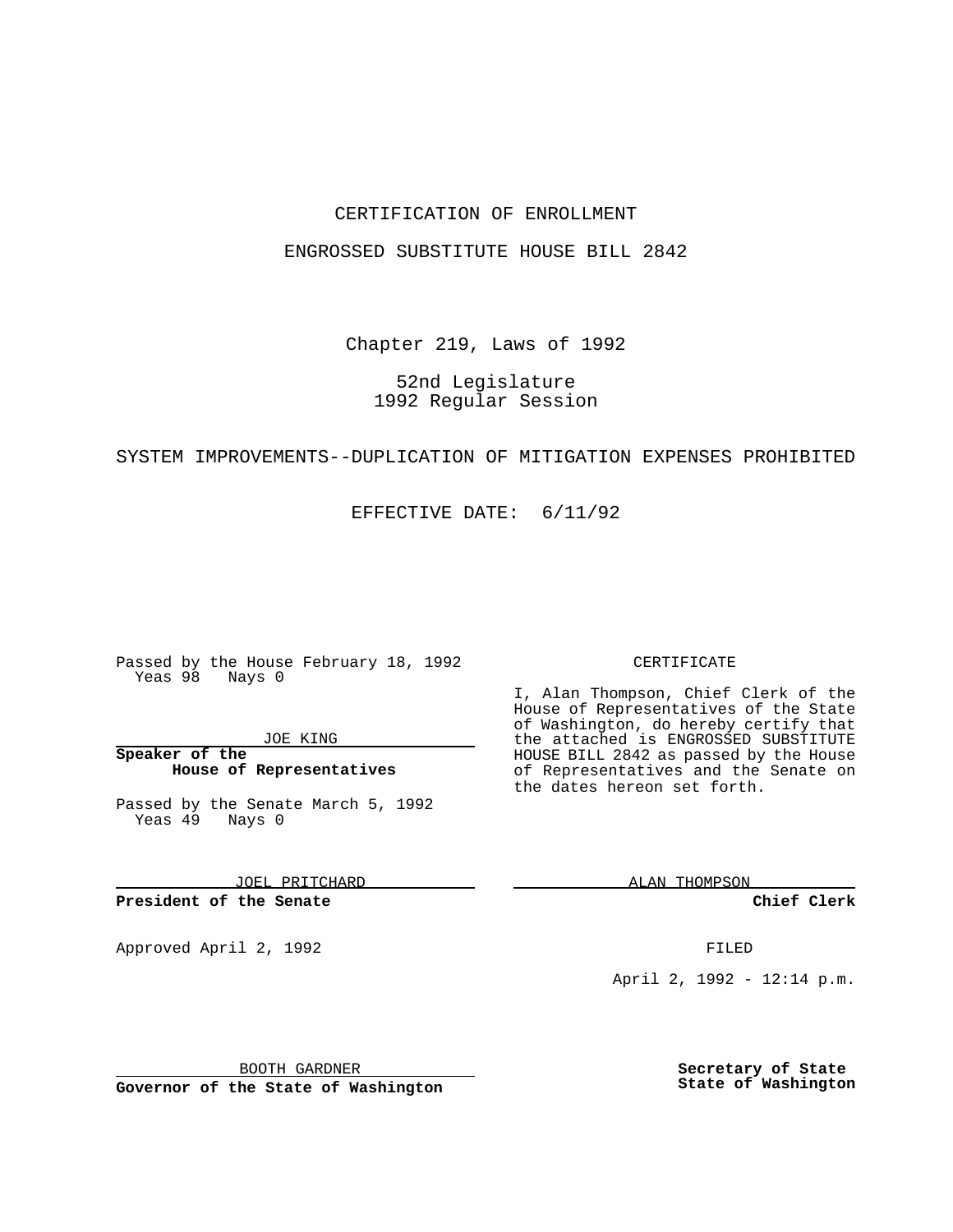# **ENGROSSED SUBSTITUTE HOUSE BILL 2842** \_\_\_\_\_\_\_\_\_\_\_\_\_\_\_\_\_\_\_\_\_\_\_\_\_\_\_\_\_\_\_\_\_\_\_\_\_\_\_\_\_\_\_\_\_\_\_

\_\_\_\_\_\_\_\_\_\_\_\_\_\_\_\_\_\_\_\_\_\_\_\_\_\_\_\_\_\_\_\_\_\_\_\_\_\_\_\_\_\_\_\_\_\_\_

Passed Legislature - 1992 Regular Session

#### **State of Washington 52nd Legislature 1992 Regular Session**

**By** House Committee on Local Government (originally sponsored by Representatives Haugen, Ferguson, Cantwell, Wilson, Morris, Forner, R. Meyers, Wood, Peery, Paris, Miller, Carlson, Wynne, Mitchell and Hochstatter)

Read first time 02/07/92.

1 AN ACT Relating to prohibiting the duplication of mitigation for 2 the same system improvements; adding a new section to chapter 43.21C 3 RCW; and adding a new section to chapter 82.02 RCW.

4 BE IT ENACTED BY THE LEGISLATURE OF THE STATE OF WASHINGTON:

5 NEW SECTION. **Sec. 1.** A new section is added to chapter 43.21C RCW 6 to read as follows:

 A person required to pay an impact fee for system improvements pursuant to RCW 82.02.050 through 82.02.090 shall not be required to pay a fee pursuant to RCW 43.21C.060 for those same system improvements.

11 NEW SECTION. **Sec. 2.** A new section is added to chapter 82.02 RCW 12 to read as follows: